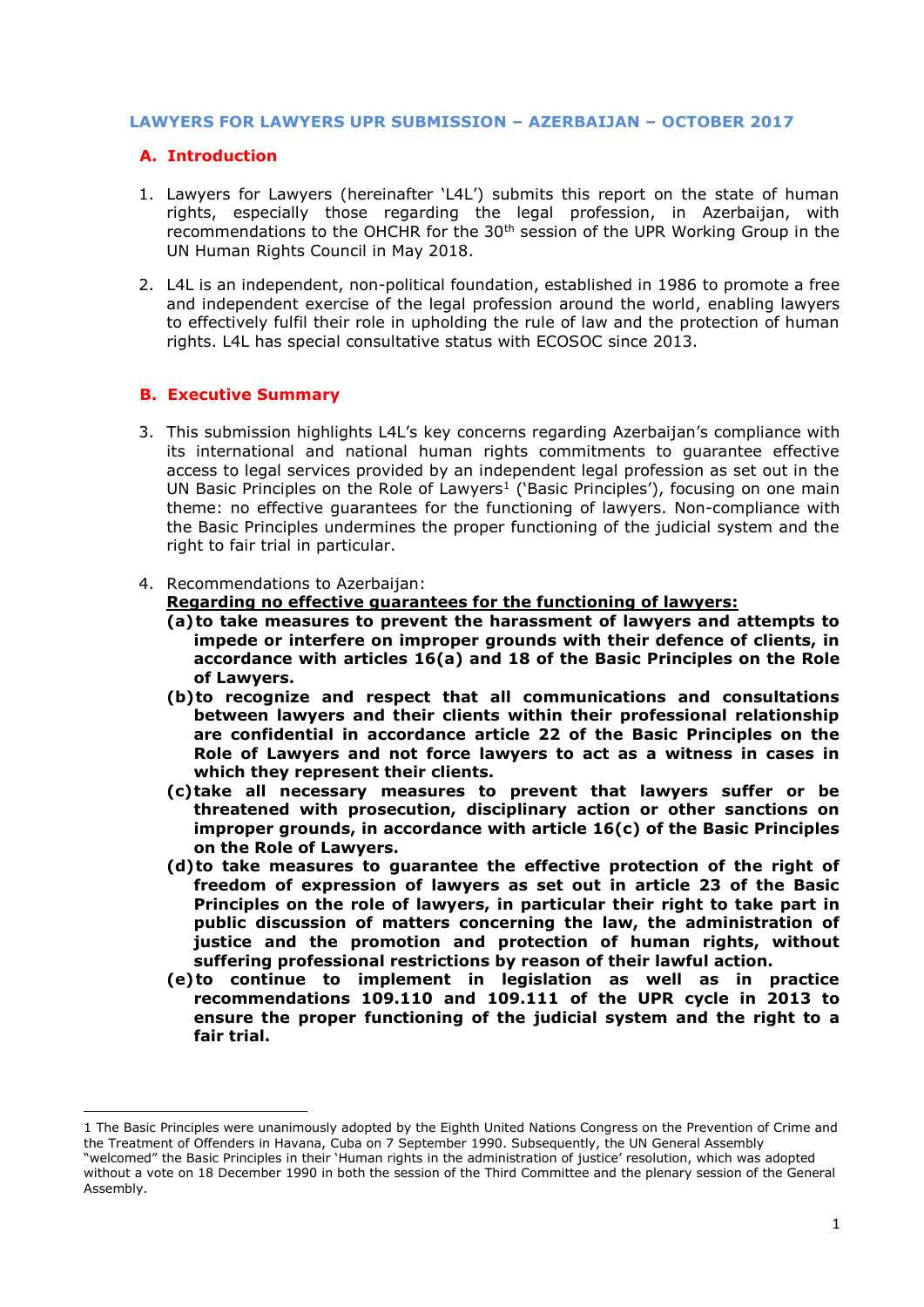### **C. Normative and institutional framework of the State**

- 5. The adequate protection of human rights and fundamental freedoms requires that every citizen has effective access to justice and legal assistance. Legal assistance can only be provided effectively in a judicial system where lawyers, along with judges and prosecutors, are free to carry out their professional duties independently. This follows from the Charter of the United Nations, the Universal Declaration of Human Rights and Article 14 of the International Covenant on Civil and Political Rights to which Ukraine is a party.
- 6. In its task of promoting and ensuring the proper role of lawyers, the government of Azerbaijan should respect and take into account the Basic Principles within the framework of its national legislation and practice. The Basic Principles provide a concise description of international standards relating to key aspects of the right to independent counsel. Adherence to the Basic Principles is considered a fundamental pre-condition to fulfilling the requirement that all persons have effective access to independent legal assistance.<sup>2</sup>
- 7. During the interactive dialogue in the UPR cycle of 2013 several recommendations with respect to the protection of lawyers and human rights defenders were accepted by Azerbaijan<sup>3</sup>, including recommendations  $109.110<sup>4</sup>$  and  $109.111<sup>5</sup>$ . According to Azerbaijan, "*in relation to the human rights defenders it should be noted that all conditions for their independent activity have been established in the Republic of Azerbaijan. They enjoy all human rights and freedoms, they are not prosecuted for their activities*." 6
- 8. However, reports gathered by L4L and information that we received from lawyers in Azerbaijan, demonstrate that Azerbaijan does not always uphold the necessary guarantees for the proper functioning of the legal profession as set out in the Basic Principles. As a consequence, lawyers encounter difficulties in carrying out their profession independently. This also undermines the proper functioning of the judicial system, including the right to fair trial.

[http://ap.ohchr.org/documents/dpage\\_e.aspx?si=A/HRC/29/L.11](http://ap.ohchr.org/documents/dpage_e.aspx?si=A/HRC/29/L.11)

**.** 

<sup>2</sup> During its 29th session (from 15 June – 3 July 2015), the Human Rights Council adopted without a vote a resolution on the independence and impartiality of the judiciary, jurors and assessors, and the independence of lawyers. While recalling the Basic Principles on the Role of Lawyers and condemning the increasingly frequent attacks on the independence of lawyers, in particular threats, intimidation and interference in the discharge of their professional functions, the Human Rights Council reminded all States of their duty "to uphold the integrity of [lawyers] and to protect them, as well as their families and professional associates, against all forms of violence, threat, retaliation, intimidation and harassment resulting from the discharging of their functions, and to condemn such acts and bring the perpetrators to justice". See UN Human Rights Council, Independence and impartiality of the judiciary, jurors and assessors, and the independence of lawyers A/HRC/RES/29/6,

<sup>3</sup> Report of the Working Group on the Universal Periodic Review Azerbaijan, 5 July 2013, A/HRC/24/13

and Report of the Working Group on the Universal Periodic Review Azerbaijan, Addendum: Views on conclusions and/or recommendations, voluntary commitments and replies presented by the State under review, A/HRC/24/13/Add.1. 4 Recommendation 109.110. Take effective measures to ensure the full realization of the right to freedom of expression, including on the Internet, of assembly and of association as well as to ensure that all human rights defenders, lawyers and other civil society actors are able to carry out their legitimate activities without fear or threat of reprisal (Czech Republic);

<sup>5</sup> Recommendation 109.111. Ensure that human rights defenders, lawyers and other civil society actors are able to carry out their legitimate activities without fear or threat of reprisal, obstruction or legal and administrative harassment (Sweden);

<sup>6</sup> Report of the Working Group on the Universal Periodic Review Azerbaijan, Addendum: Views on conclusions and/or recommendations, voluntary commitments and replies presented by the State under review, A/HRC/24/13/Add.1, par. 24.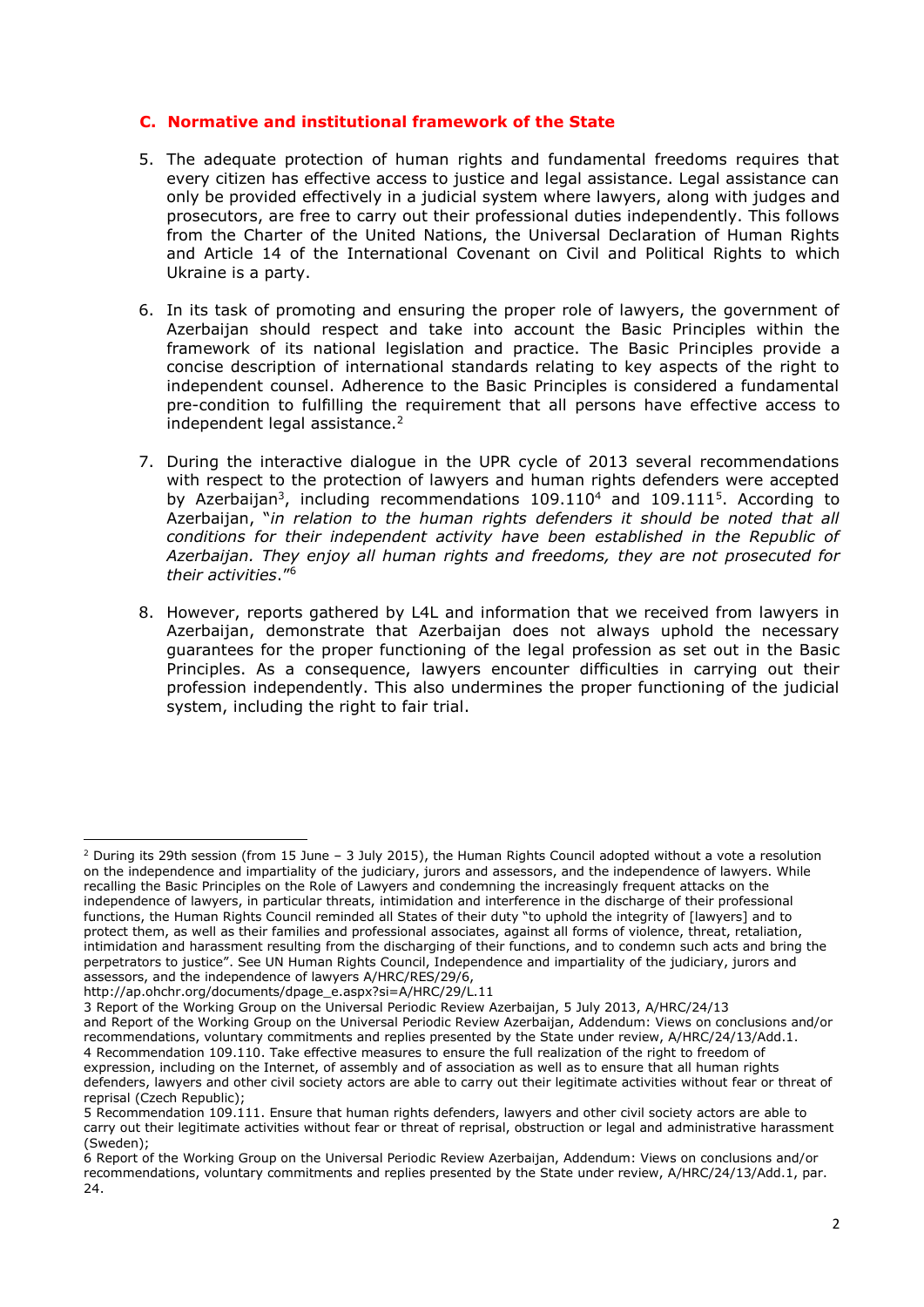# **D. Promotion and protection of human rights**

- (i) No effective guarantees for the functioning of lawyers<sup>7</sup>
- 9. L4L has been informed that lawyers in Azerbaijan who work on sensitive cases have been threatened, physically attacked and harassed as a result of discharging their functions. In certain cases, lawyers may be arbitrarily removed from cases in which they represent clients in accordance with the law. One means of doing this is to name the lawyers as witnesses in cases in which they represent clients. Testifying as a witness creates a conflict of interest and the lawyer is prevented from representing a party in the case. This practice whereby lawyers are intentionally made witnesses to be removed from representing clients runs contrary to international standards on the role of lawyers and in particular violates the principle of confidential communication between lawyers and their clients.

### **Cases on harassment:**

*a. Elchin Sadigov. Since 2007, Elchin Sadigov has been a defender of the rights of the journalists of Azadliq newspaper and Azadliq radio, amongst which Fikrat Faramazoglu, meydan.tv journalists, human rights activists such as Leyla Yunus, political activists and young activists, who allegedly have been subject to persecution, threats, torture and criminal charges. Elchin Sadigov (and his family) has been subjected to continuous threats and dangers because of his professional work.<sup>8</sup> Some of the threats were allegedly related to an interview he gave about the torture of the wife of one of his clients by the authorities. Furthermore, in May 2016, Elchin Sadigov was invited to a police department, then was taken to a basement, threatened and punched, and told that his treatment was a "warning".*

#### *Cases on removal of lawyers from cases:*

- *b. On 30 July 2014, Leyla Yunus, a prominent human rights defender, was arrested. Two of Yunus' lawyers, Javad Javadov and Khalid Bagirov, were both disqualified from representing her after being called as witnesses in the case by the prosecution, on account of their prior professional acquaintance. Javadov was summoned for questioning and named as witness on 29 October 2014, shortly after publicising procedural and fair trial violations in the case against his client. Bagirov was disqualified from representing Yunus on 5 November 2014. 9*
- *c. Four of the five lawyers representing Intigam Aliyev were, like in the case of Leyla Yunus, barred from representing Aliyev. <sup>10</sup> Fariz Namazli, Alayif Hasanov, Khalid Bagirov and Adil Ismayilov were removed from the case on 30 September 2014, after they were being called as witnesses in the case by the prosecution (for more information see below).*
- *d. Lawyer Yalcin Imanov represented the employees of "Radio Liberty". On 28 December 2014, following a decision of the First Deputy General Prosecutor, Imanov was held as a witness and therefore excluded from the defense by the prosecution. Furthermore, on 12 March 2015, Yalchin Imanov was removed from representing Khadija Ismailova after having been named as a witness in the case. This happened by means of merger of two cases in one of which he was a lawyer and the other one a witness.*
- 10. Governments must protect lawyers from unfair or arbitrary disciplinary proceedings. Disciplinary action against lawyers must be based solely upon a code of professional

DEFENDERS AND ACTIVISTS BEHIND BARS, available at: [https://www.amnestyusa.org/reports/guilty-of-defending](https://www.amnestyusa.org/reports/guilty-of-defending-rights-azerbaijans-human-rights-defenders-and-activists-behind-bars/)[rights-azerbaijans-human-rights-defenders-and-activists-behind-bars/,](https://www.amnestyusa.org/reports/guilty-of-defending-rights-azerbaijans-human-rights-defenders-and-activists-behind-bars/) page 14

<sup>1</sup> 7 Basic Principles on the Role of Lawyers, principles 16, 17, 18, 19, 20, 21, 22.

<sup>8</sup> For further information, please see [http://www.advocatenvooradvocaten.nl/11996/azerbaijan-harassment-of-lawyer/.](http://www.advocatenvooradvocaten.nl/11996/azerbaijan-harassment-of-lawyer/) <sup>9</sup> See also the Amnesty International report: GUILTY OF DEFENDING RIGHTS: AZERBAIJAN'S HUMAN RIGHTS

<sup>&</sup>lt;sup>10</sup> See also the Amnesty International report: GUILTY OF DEFENDING RIGHTS: AZERBAIJAN'S HUMAN RIGHTS DEFENDERS AND ACTIVISTS BEHIND BARS, available at: [https://www.amnestyusa.org/reports/guilty-of-defending](https://www.amnestyusa.org/reports/guilty-of-defending-rights-azerbaijans-human-rights-defenders-and-activists-behind-bars/)[rights-azerbaijans-human-rights-defenders-and-activists-behind-bars/](https://www.amnestyusa.org/reports/guilty-of-defending-rights-azerbaijans-human-rights-defenders-and-activists-behind-bars/) , page 18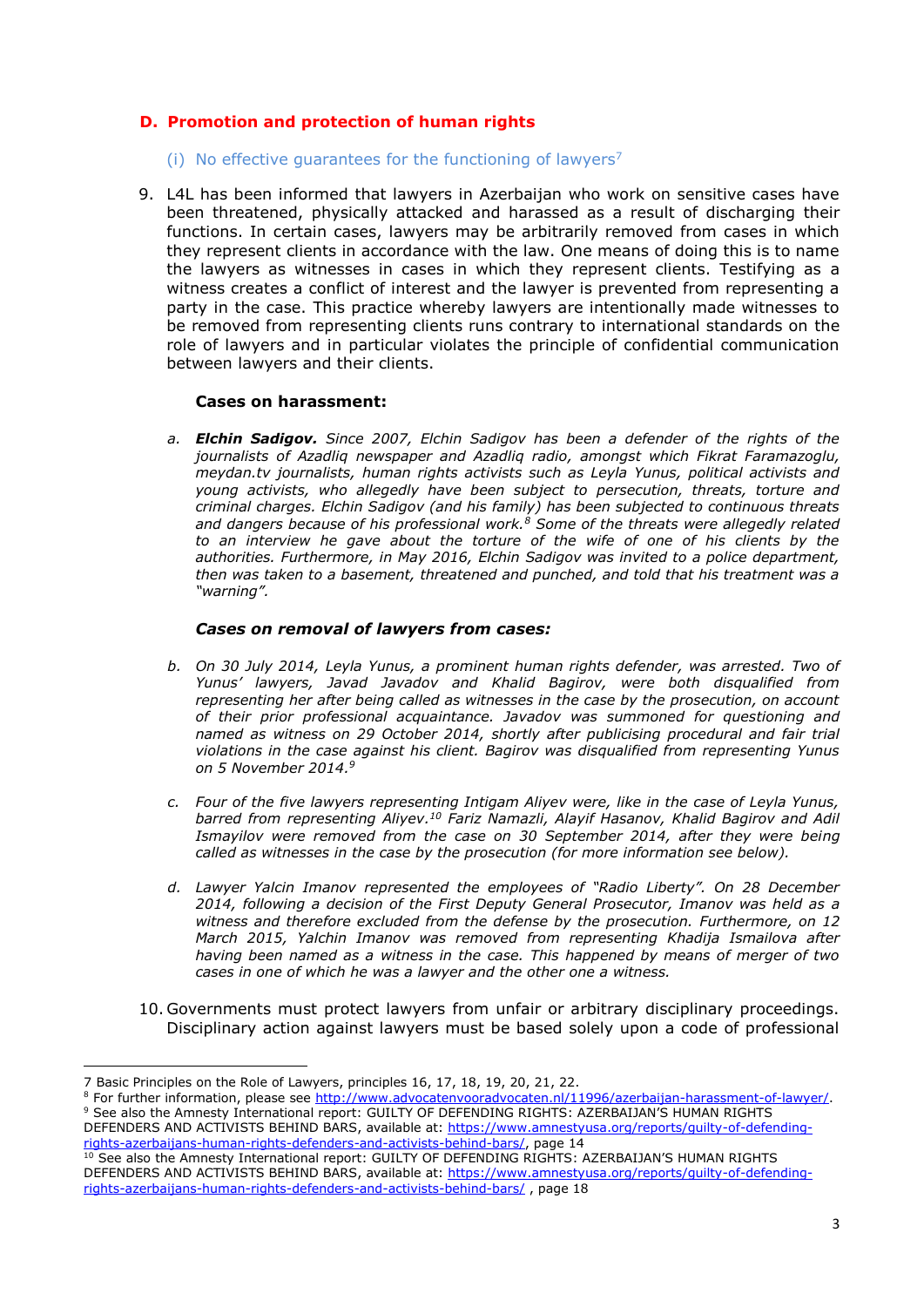conduct, which is consistent with recognized ethical and professional standards including the Basic Principles. L4L has been informed that several lawyers in Azerbaijan have been disbarred, or are facing disbarment or other disciplinary actions on improper grounds. This is demonstrated by the following cases:

*a. Alaif Hasanov. In September 2014, Alaif Hasanov disseminated information about the threats against and beatings of his client Leyla Yunus in prison. Alaif Hasanov was the first one to speak about the condition and physical pressure against his client by her cell-mate, Nuriya Huseynova. Shortly thereafter, Hasanov has been subjected to a lawsuit by Yunus' cell-mate, who accused him of passing information to mass media. Hasanov believes that the authorities used Huseynova to deprive him of the opportunity to defend Leyla Yunus. On 6 November 2014, the court sentenced the lawyer to 240 hours of community service.<sup>11</sup>*

*In July 2015, Alaif Hasanov was disbarred on the grounds of having a previous criminal conviction. Alaif Hasanov stated that the official reason for the disbarment was the court decision dated 6 November 2014, sentencing him to community service based on the lawsuit brought by Nuriyya Huseynov, the former cellmate of Leyla Yunus. All motions to challenge the disbarment were dismissed. In February 2017, the Azerbaijani Highest Court rejected the appeal and upheld the disbarment.<sup>12</sup>*

- *b. Khalid Bagirov. Khalid Bagirov, a prominent human rights lawyer, had his license to practice suspended on 10 December 2014 for alleged inappropriate conduct in court, which included a failure to wear a "lawyers' outfit" in the court room, and use of improper expressions and behaviour incompatible with standards of lawyers' conduct. The disbarment was based on a complaint issued by the Sheki Court to the Bar Association, which alleged that Bagirov had breached professional ethics when he questioned the fairness of a court decision in the case against one of his clients, opposition-leader Ilgar Mammadov. Mammadov had been convicted and imprisoned in 2013 on charges of inciting a riot. The ICJ, which observed the Disciplinary Commission hearing in the case, criticized the disbarment, noting that "there are grounds to believe that Khalid Bagirov's disbarment is in retaliation for his representation of clients in high profile cases, including prominent human rights defenders".<sup>13</sup>*
- 11.Some lawyers were subjected to criminal proceedings in connection to their legitimate activities as lawyers:
	- *a. Intigam Aliyev. On April 22, 2015, the Baku Grave Crimes Court sentenced Intigam Aliyev to seven and-a-half year imprisonment on charges of "tax evasion", "abuse of authority", "illegal entrepreneurship", and "appropriation". Aliyev denies all the charges and stated they were politically motivated. Aliyev was arrested in August 2014 and sent to pre-trial detention. His arrest and conviction appear to be related to his work. His arrest coincided with the European Court starting to address new complaints with Aliyev's assistance.<sup>14</sup> On 28 March 2016, the Supreme Court of Baku converted Intigam Aliyev's seven-and-a-half year prison sentence to a five-year suspended term. He is still under a travel ban.<sup>15</sup>*
- 12. Lawyers, like any other individuals, have the right to freedom of expression. In particular, they have the right to take part in public discussion of matters concerning the law, the administration of justice and the promotion and protection of human rights. The freedom of expression that lawyers enjoy in connection to their professional functions should not only be guaranteed in light of the rights of the lawyer, but also in protection of the rights of their clients. The lawyer should be

 $11$ For further information, please see [http://www.advocatenvooradvocaten.nl/10777/azerbaijan-lawyer](http://www.advocatenvooradvocaten.nl/10777/azerbaijan-lawyer-sentenced-to-community-service/)[sentenced-to-community-service/.](http://www.advocatenvooradvocaten.nl/10777/azerbaijan-lawyer-sentenced-to-community-service/)

<sup>&</sup>lt;sup>12</sup> <http://humanrightshouse.org/Articles/21864.html>

<sup>13</sup> For further information, please see http://www.advocatenvooradvocaten.nl/10899/azerbaijan-disbarment-oflawyer-for-breaching-professionalethics-2/.

For further information, please see [http://www.advocatenvooradvocaten.nl/10479/azerbaijan-intigam-aliyev](http://www.advocatenvooradvocaten.nl/10479/azerbaijan-intigam-aliyev-sentenced-to-75-years-of-jail/)[sentenced-to-75-years-of-jail/.](http://www.advocatenvooradvocaten.nl/10479/azerbaijan-intigam-aliyev-sentenced-to-75-years-of-jail/)

<sup>&</sup>lt;sup>15</sup> For further information, please see [http://www.advocatenvooradvocaten.nl/11487/azerbaijan-lawyer-intigam-aliyev](http://www.advocatenvooradvocaten.nl/11487/azerbaijan-lawyer-intigam-aliyev-released/)[released/](http://www.advocatenvooradvocaten.nl/11487/azerbaijan-lawyer-intigam-aliyev-released/)